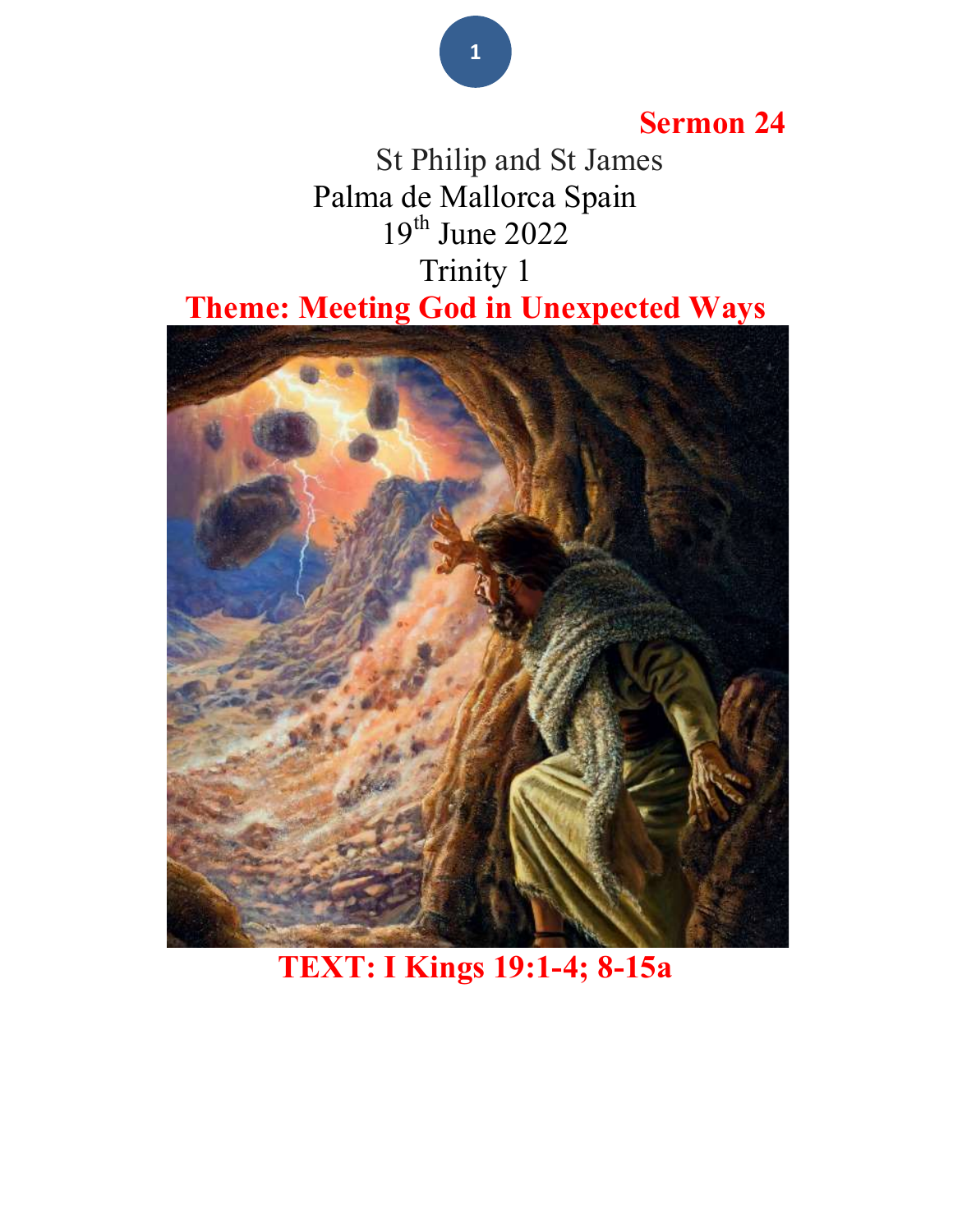# Introduction

Let us pray. Gracious Lord, we thank you for this day and the opportunity for the ministry of your word. I pray for guidance and anointing as I speak your word to your people, Amen.

Nineteen years ago as a newly ordained priest, I was appointed to be an assistant priest for the rural district of Silobela, in the Midlands province. I was in charge of twelve worship centres in that mission district but reporting to the archdeacon. I was among the first four young men in the Diocese of Central Zimbabwe who were ordained while in their youth, so many parishes have never experienced having a young priest of my age at that time.

I arrived at my new home on a Friday night with the district meeting to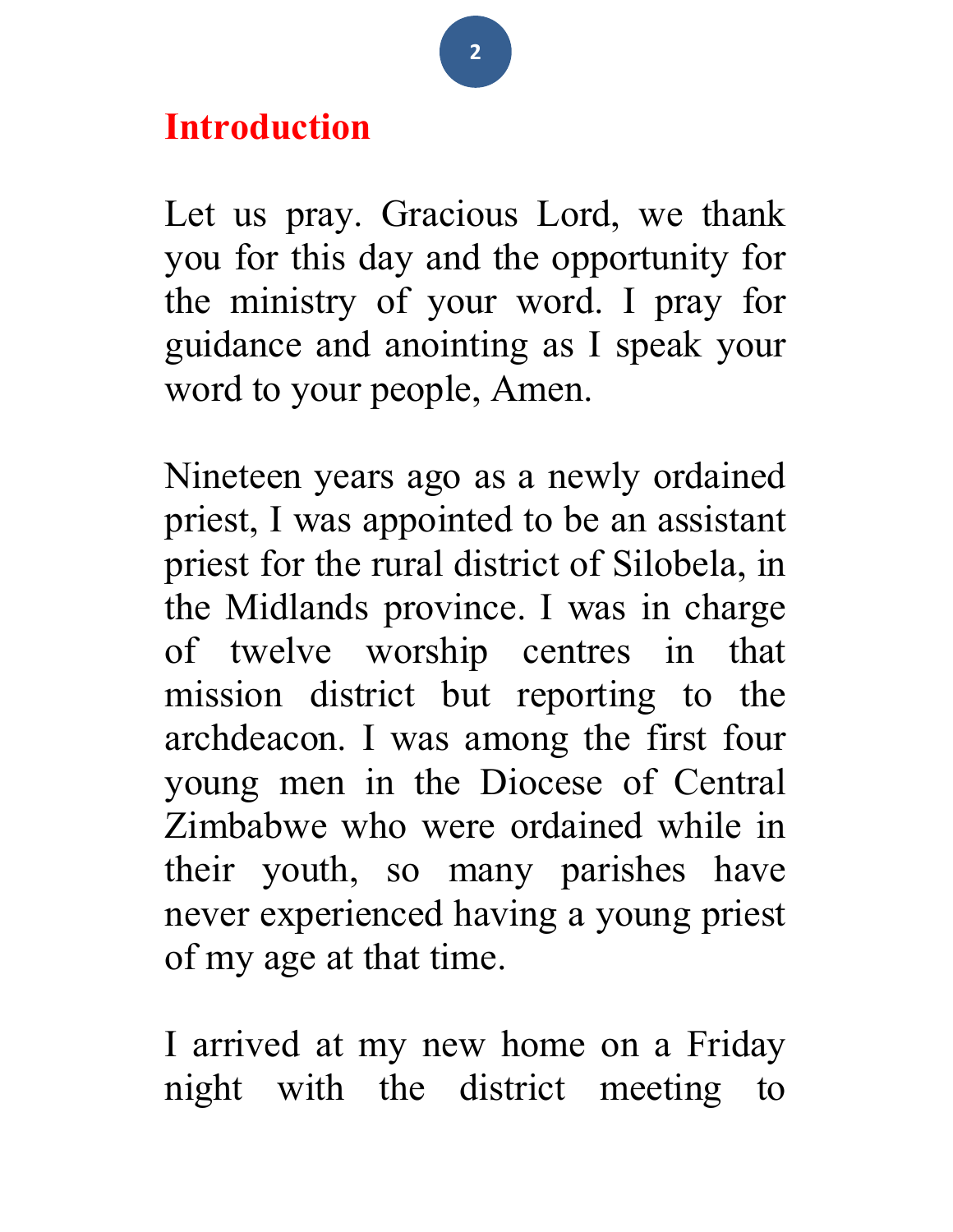introduce me scheduled for the following day at another worship centre ten kilometers away from my new home. Since this district was geographically huge, many people did not know each other. I woke early and in no time I was already at the meeting venue. I did not put on my collar. When I arrived, they were three elderly people, two lay readers and the district treasurer. They were busy sweeping the church yard and preparing the meeting place under a huge tree. When I arrived they greeted me and no one ever thought that I was the priest they were preparing for, so they gave me some work to do. I joined them gladly and 30 minutes later, the treasurer sent me to the grocery store that was about three hundred meters away to buy some biscuits and one liter coca cola drink for the priest. Coca Cola is not my favourite beverage, so I bought fanta which was my favourite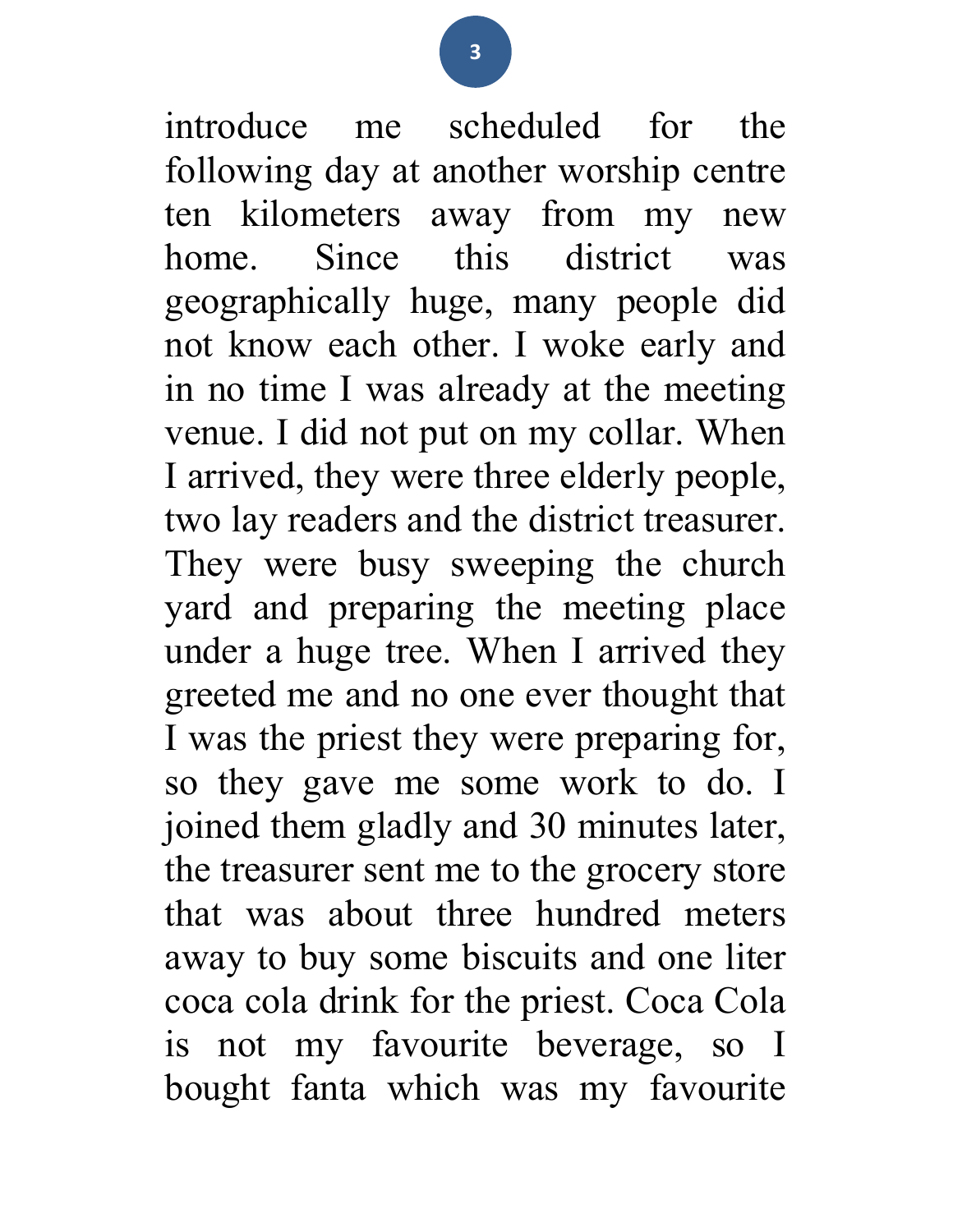one. When I returned back the treasurer was very cross with me because I had purchased the wrong thing but I apologized and deceived him that the Coca cola beverage had finished. In an hour´s time, almost everyone has arrived for the meeting but the priest was missing and they were beginning to wonder at what might had happened to the new priest. I then approached the treasurer who had sent me earlier to buy the drink for the priest, and asked him if we can start the meeting. Then he said to me, "young man, how we can start the meeting without the priest because the purpose of this meeting is to meet the priest and know him." With a smile on my face I replied softly, I am already here, can we start the meeting please? He couldn´t say a word because of shock.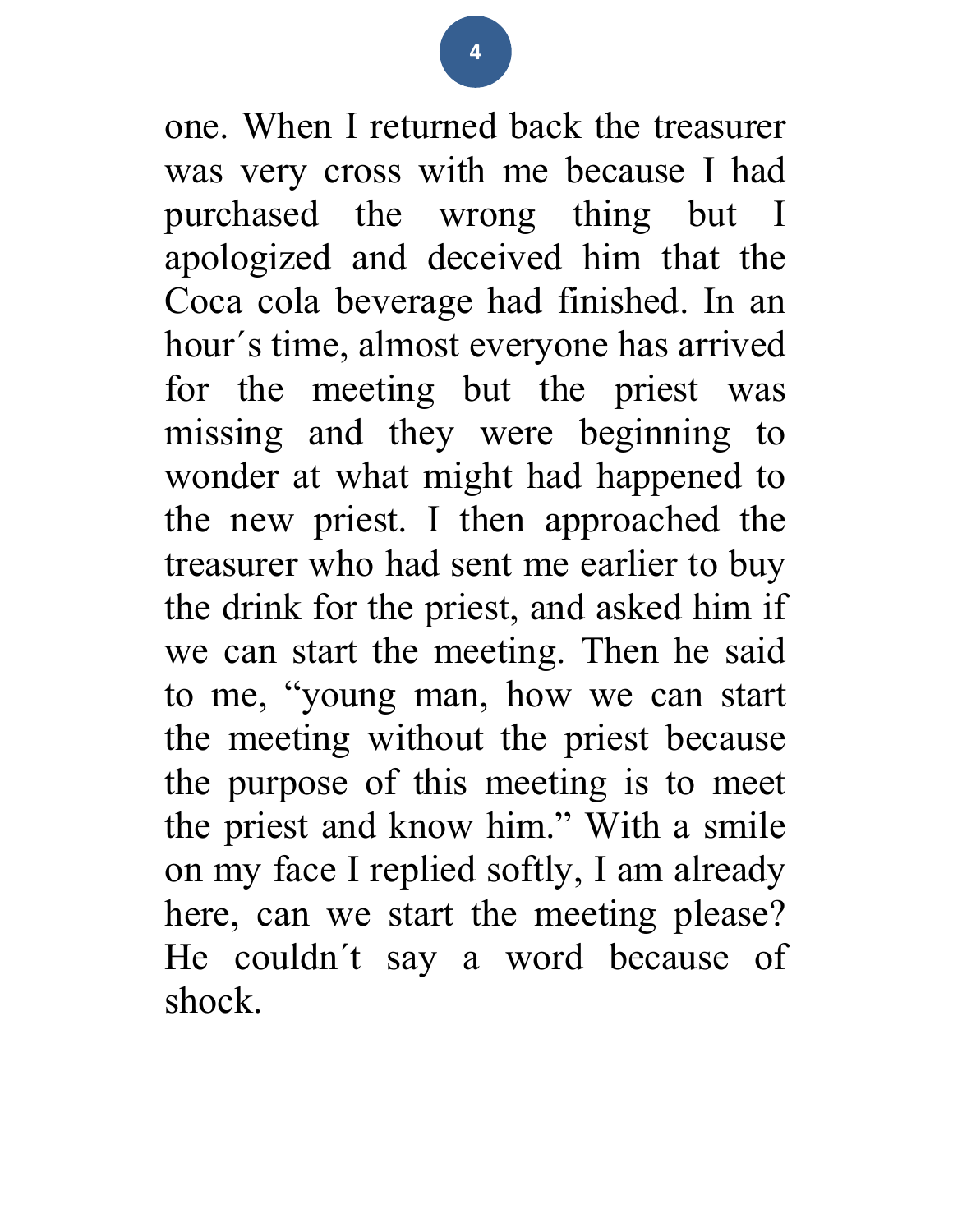Yes, they had their own experiences of how priests look like. They had an experience of having old priests with grey hair. Priests who would not go to church business without their collar. Priests who would not join them in doing manual work at church. They met their new priest in an unexpected way. This story is an introduction of today´s sermon with the theme: Meeting God in Unexpected Ways. My sermon is based on our first reading I Kings 19:1-4, 8-15a.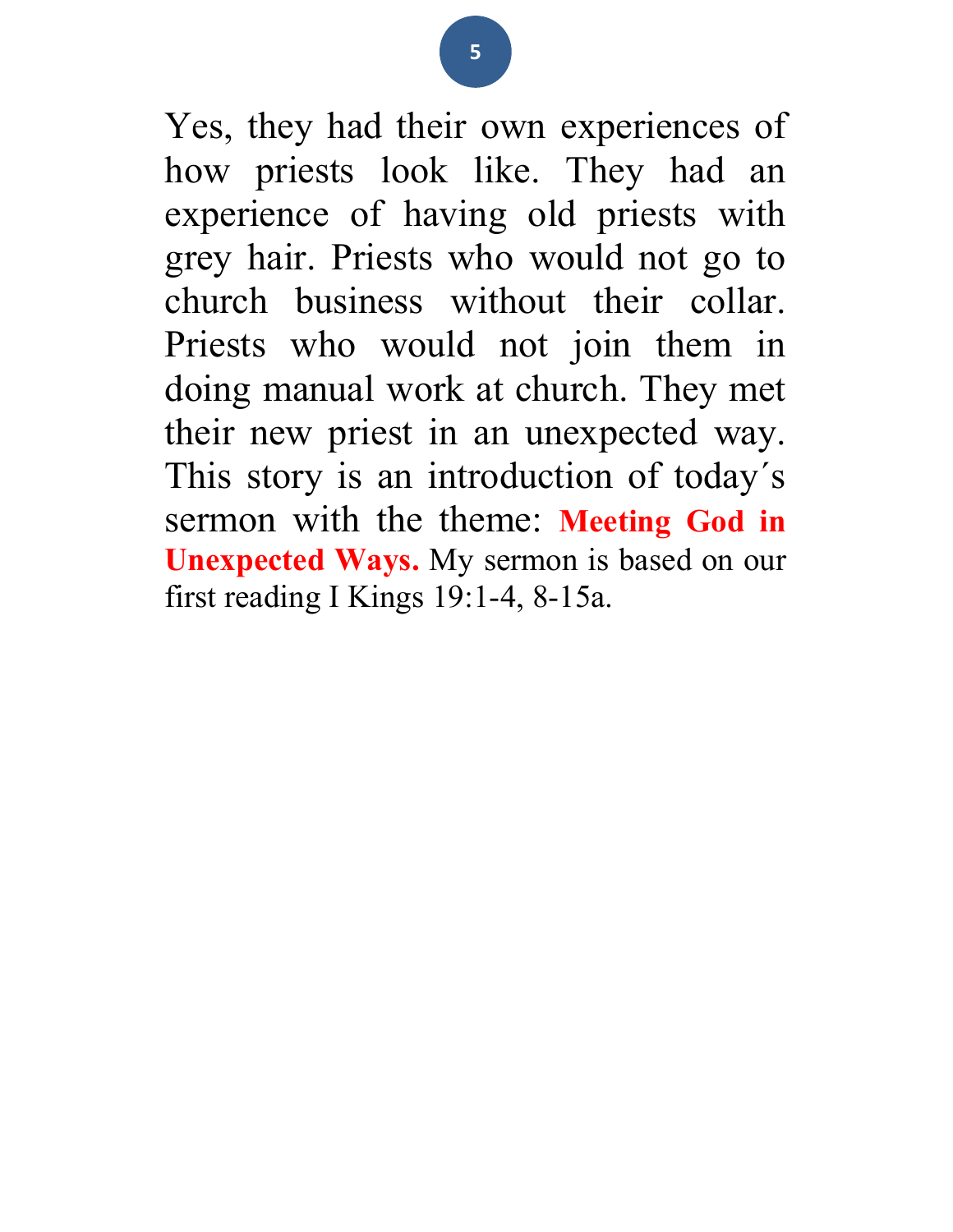# Exegesis of the Text

Today´s story of the prophet Elijah fleeing from Jezebel is a continuation of the drama that had taken place in chapter 18. Jezebel upon receiving the news of the death of his prophets in the hands of Elijah responded by sending a death threat message to him. Elijah upon receiving the death threat message fled for his life, first to Beersheba which was under the control of Judah. This means that he had fled to a safe space where Jezebel could not touch him. Chapters 18 and 19 of I Kings give us a picture of two different Elijahs; a courageous, strong, powerful, and enthusiastic Elijah in chapter 18 who slaughtered 450 Baal prophets, and in chapter 19 a hungry, exhausted, dejected, fearful, and suicidal Elijah who runs for his life. Second, upon arriving in Beersheba he still feels insecure, he left his servant there and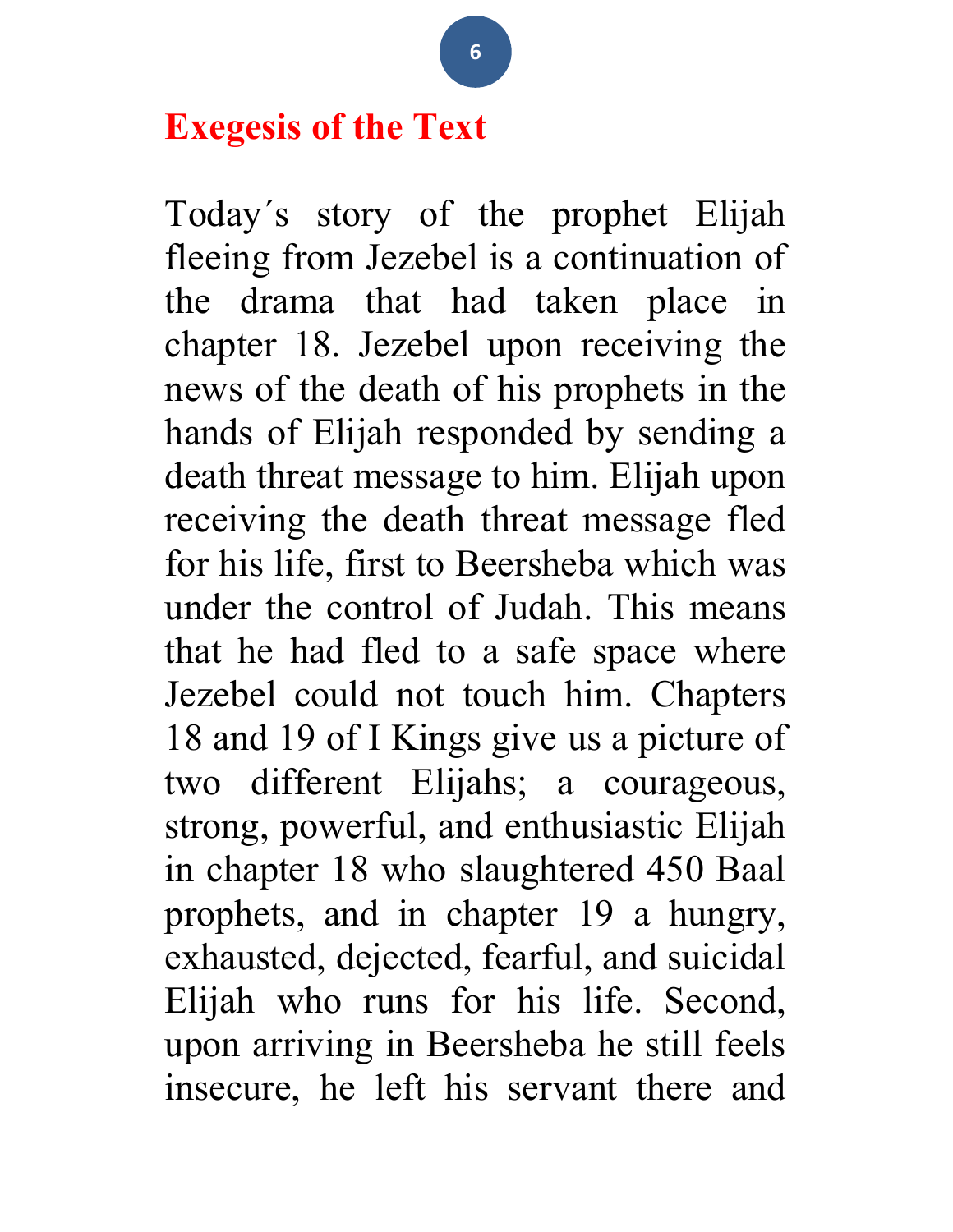takes another day´s journey into the wilderness. Geographically, he appears to be safe but his words and actions do not indicate any sense of relief or safety. He sits under a desert bush and asks for God to take his life. Unfortunately, our lectionary jumps from verse 4 to verse 8, God´s response to Elijah´s request is contained in these three missing verses. In summary, God send an angel to feed him and that gave him the strength to take a forty days and forty nights´ journey to Mt Horeb. In the bible the names Mt Horeb and Mt Sinai are used interchangeably suggesting that it was at the same mountain that Moses had encountered God. He hide himself in a cave, and God asks him what he is doing there? Elijah gives a direct response; he is running for his life because people want to kill him. Instead of rebuking him, God announces his presence and ask Elijah to come out and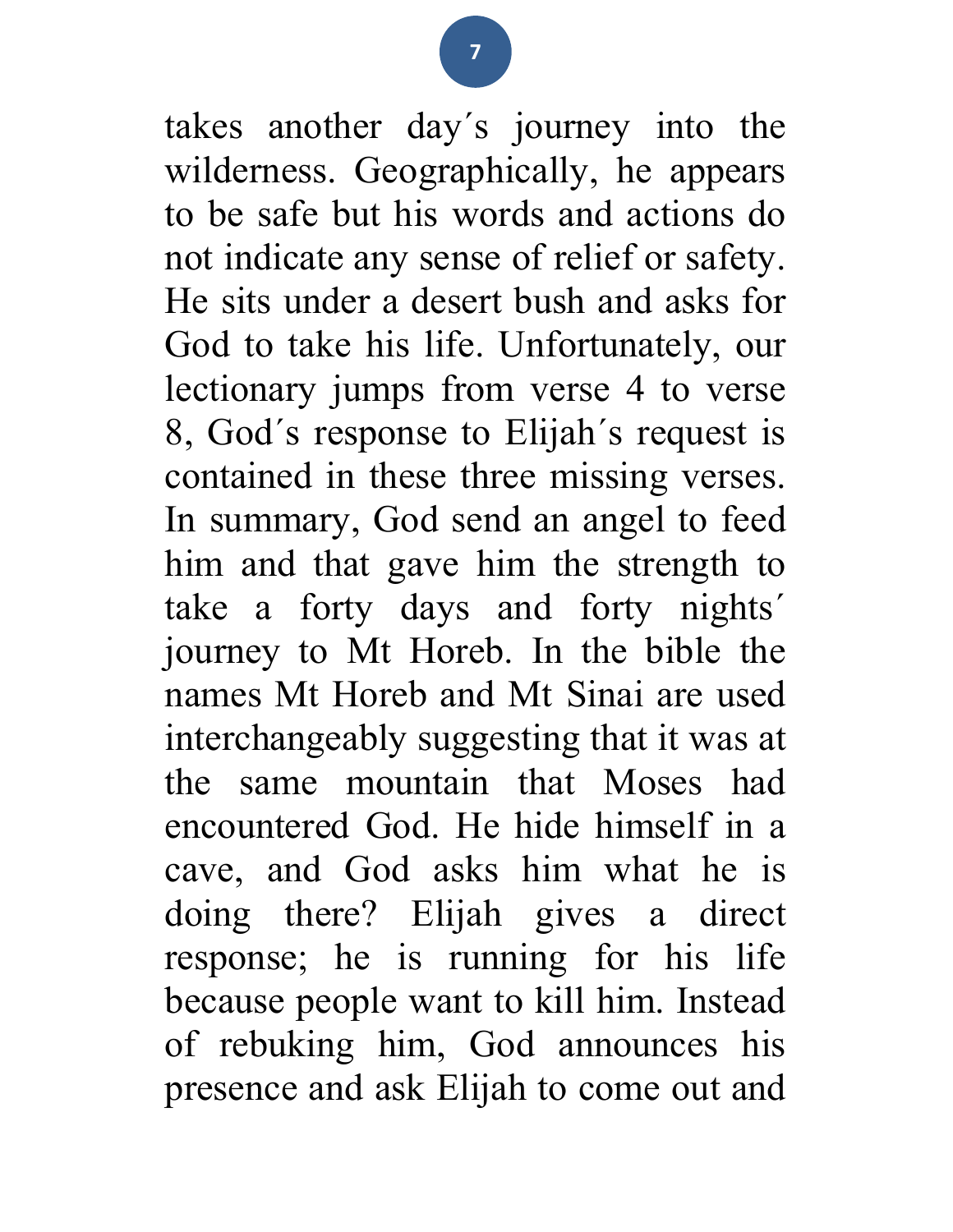meet him. First, there is violent wind and He is not there; second, there is an earthquake and He is not there; third, come fire and He is not there and when everything had calmed down, there He comes in the sound of fine silence. What an amazing God, who does not do the obvious. In other translations His coming is in a gentle whisper (NIV), sheer silence (NRSV), and ´still small voice. (KJV). Elijah hears this unique silence; he covers his face with his cloak because in the Israelite theology, no one would see the face of God and live. Therefore, Elijah protects himself before going out of the cave to meet God. Has forgotten about his desire to die? God repeats the same question; what are you doing here Elijah? The forty days of forced rest and retreat had changed Elijah´s perspective and readiness to encounter God. Now he is in the right perspective and ready to commissioned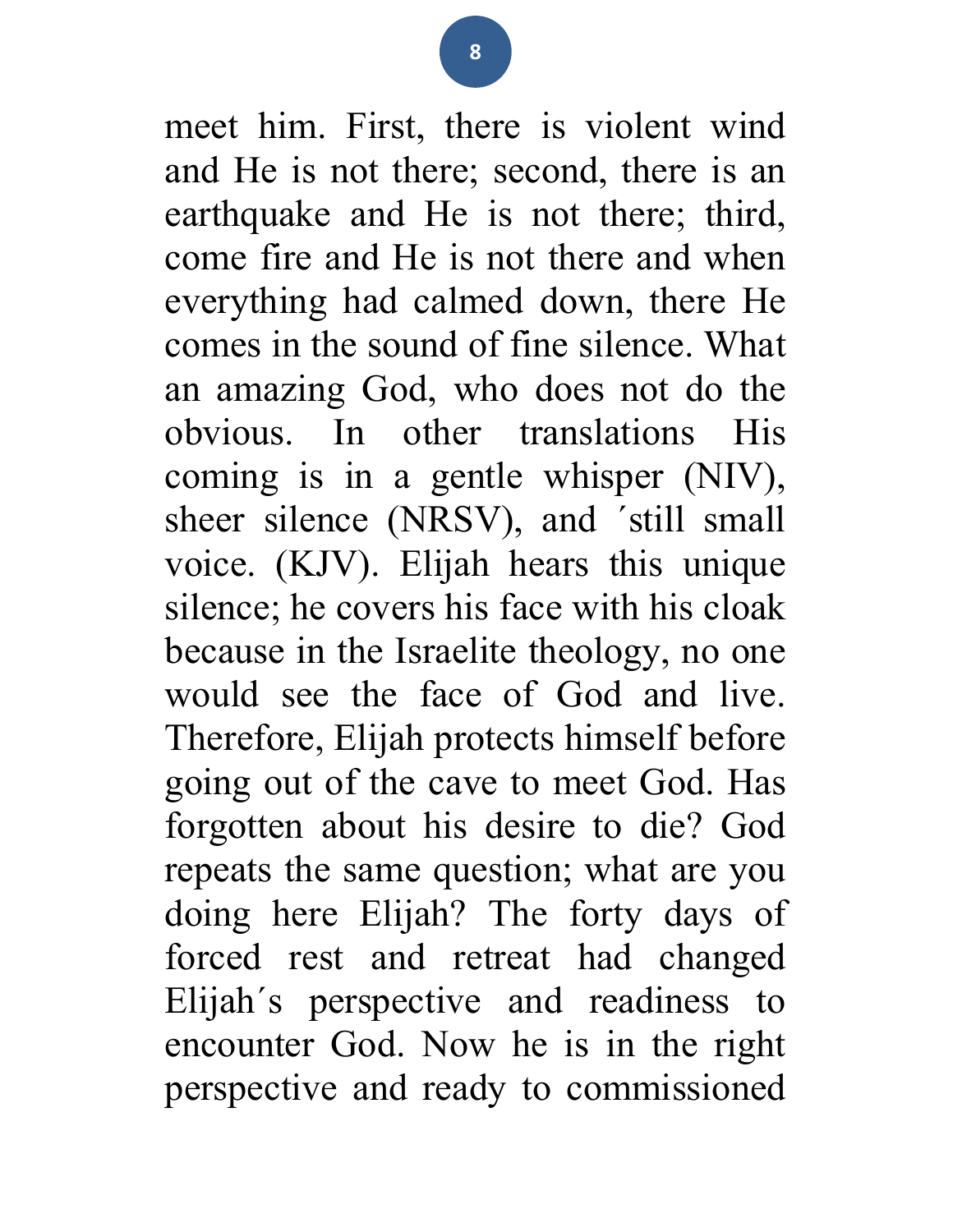9

with another dangerous task of anointing Hazael as the King of Aram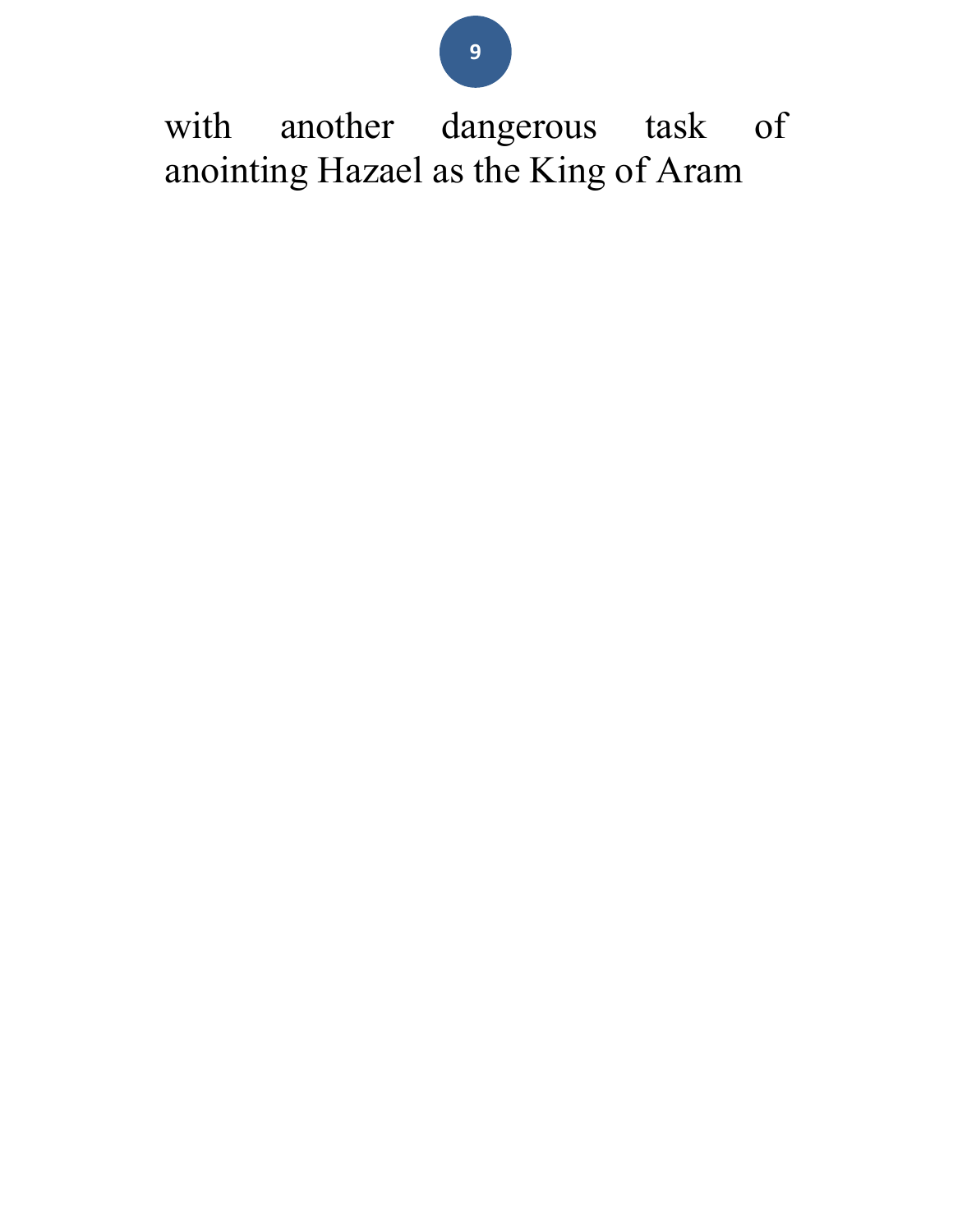## Application

The thrust of today´s text is not about Elijah the prophet but God who met him; responding to his situation, providing for his needs, and ultimately redirecting him. In the times of his internal struggle, his fears and doubts, and his private withdrawal in the wilderness, God meets him. It is a passage that reminds us that during difficult, painful times, God is still there, and sometimes He reveals himself in silence. God sometimes reveals Himself in unexpected ways and for that reason sometimes we fail to recognize His presence. His revelation to us is unique and it takes the gift of the Holy Spirit to discern His presence. No one has a template of how God should reveal Himself to His people. At Pentecost, He appeared in a rushing wind, but to Elijah He was not in the wind. To Moses he appeared through a burning bush and at Pentecost again He also appeared through tongues of fire, but to Elijah He was not in the fire. To Paul and